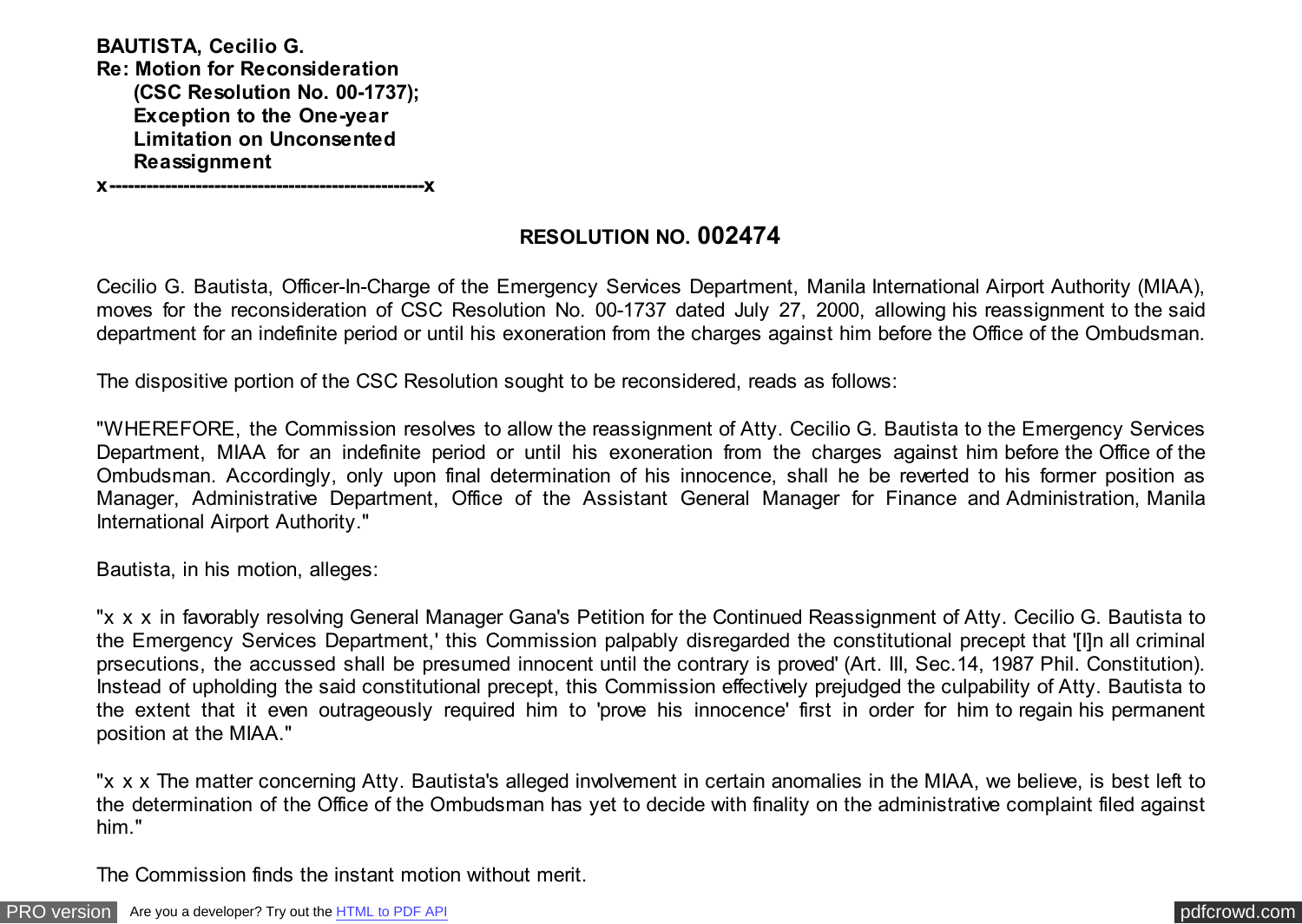Bautista's cited constitutional provision is misplaced. Said provision refers only to criminal prosecutions. The instant case is neither criminal nor disciplinary in nature, but rather a non-disciplinary case involving the personnel action of reassignment.

In reassignment, the good sought to be protected is the security of tenure of the person reassigned. In the instant case, Bautista's security of tenure remains intact. At present, he is reassigned to a position equivalent in rank, status and salary as that of his former position.

The Commission considers, as sufficient rebuttal of the presumption of Bautista's innocence, for purposes of justifying his continued reassignment, the finding of a prima facie case against him by the Ombudsman. Through such a finding, in the absence of satisfactory explanation, there is reasonable ground to believe that Bautista is probably guilty of the administrative offense imputed against him. Relevant is the ruling of the Supreme Court in Salonga vs. Pano, 134 SCRA 438, where the High Court ruled that "the term 'prima facie evidence' denotes evidence which, if unexplained or uncontradicted, is sufficient to sustain the proposition it supports or to establish the facts, or to counterbalance the presumption of innocence to warrant conviction."

Since a public office is a public trust, it is only fitting that public service, in general, and the position of Manager, Administrative Department of the Office of the Assistant Manager of the MIAA, in particular, be free from any taint of suspicion of malfeasance. In this connection, the Commission reiterates that it takes notice of the reasons advanced by General Gana emphasizing Bautista's alleged involvement in corrupt practices while still in a position of influence as Manager A of the Administrative Department of the Office of the Assistant Manager of the MIAA, which is precisely at issue in the pending case against him before the Office of the Ombudsman.

For emphasis, the Commission, in the highest regard for substantial justice and interest of the public service, believes that the indefinite extension of Bautista's reassignment to the Emergency Services Department, or until he is exonerated from the charges against him in the Office of the Ombudsman, is equitable under the circumstances, given that he is presently assigned to a position equivalent in rank, status and salary to that of his former position.

WHEREFORE, the Motion for Reconsideration of Cecilio G. Bautista is hereby denied. Accordingly, CSC Resolution No. 00- 1737, stands.

Quezon City, Oct 27 2000

### **CORAZON ALMA G. DE LEON**

Chairman